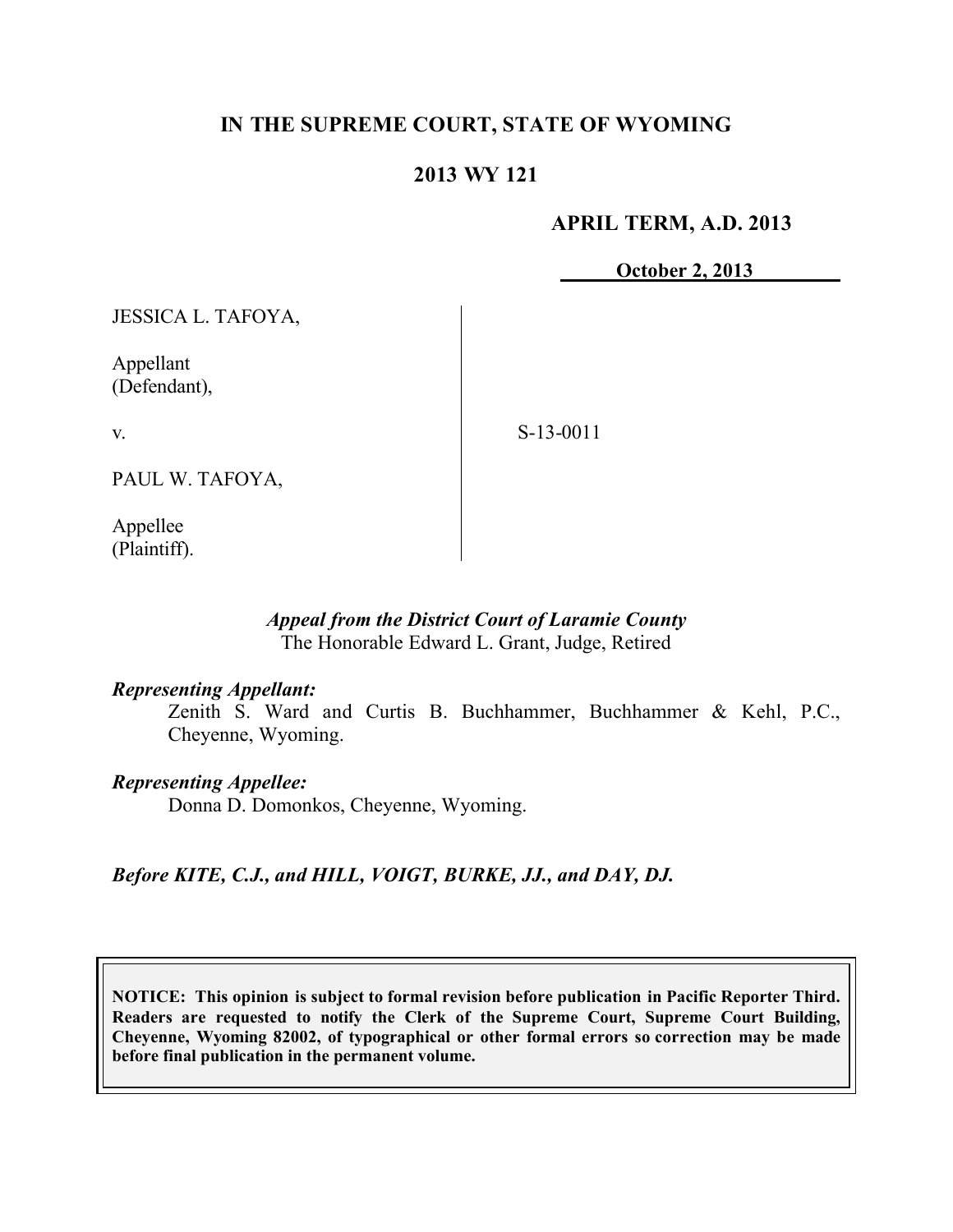## **DAY, District Judge.**

[¶1] Jessica L. Tafoya (Mother) and Paul W. Tafoya (Father) divorced in 2012. In the divorce decree, the trial court awarded Father (living in Wyoming) primary custody of the parties' child with liberal visitation to Mother (living in New Mexico). Upon Father's motion, the reviewing district court<sup>1</sup> later entered an order clarifying the decree regarding who was obligated for transportation costs relative to visitation. Mother appeals from that order, claiming the order improperly modified or otherwise improperly clarified the divorce decree. Father maintains that the order did not amount to a modification and that the order correctly clarified the decree. We affirm.

## *ISSUE*

[¶2] The dispositive issue in this appeal is whether the district court properly clarified the decree pursuant to W.R.C.P. 60(a).

## *FACTS*

[¶3] The parties married in 2005 and divorced in 2012. By the time of the divorce trial, Mother had moved to Albuquerque, New Mexico. Father was living in Cheyenne, Wyoming. The parties have one minor child who was five years old at the time the divorce decree was entered. In the divorce decree, the trial court granted the parties joint legal custody of their child, with Father having primary residential custody, and with Mother "receiving liberal visitation, also known as parenting time, and at a minimum no less than the Court's Standard Visitation Order." The Standard Visitation Order was attached and incorporated into the decree.

[¶4] The Standard Visitation Order distinguishes between how transportation costs for visitation are assessed depending upon whether the visitation is for summer and holidays or for weekends. The decree provision dealing with transportation costs does not make that distinction. In short, the Standard Visitation Order requires the parents to split costs equally for summer/holiday visitation, but requires the visiting parent to bear the costs of weekend visitation; the decree merely states the parties are to share transportation costs for visitation, making no distinction between summer/holiday visitation and weekend visitation. 2

<sup>&</sup>lt;sup>1</sup> "Trial court" will refer to the district court judge who originally heard the divorce trial and entered the Decree of Divorce. "District court" will refer to the subsequent district court judge who issued the Order Granting Motion to Clarify or Correct Decree.

<sup>&</sup>lt;sup>2</sup> The specific language under scrutiny here follows. The Standard Visitation Order, under the heading of "Alternate Weekends", states that "[c]osts of weekend visitation shall be at the expense of the visiting parent." The Standard Visitation Order, however, under the heading of "Summer and Holiday Transportation Cost", states that "[a]ll other costs of visitation will be borne equally by the parents, the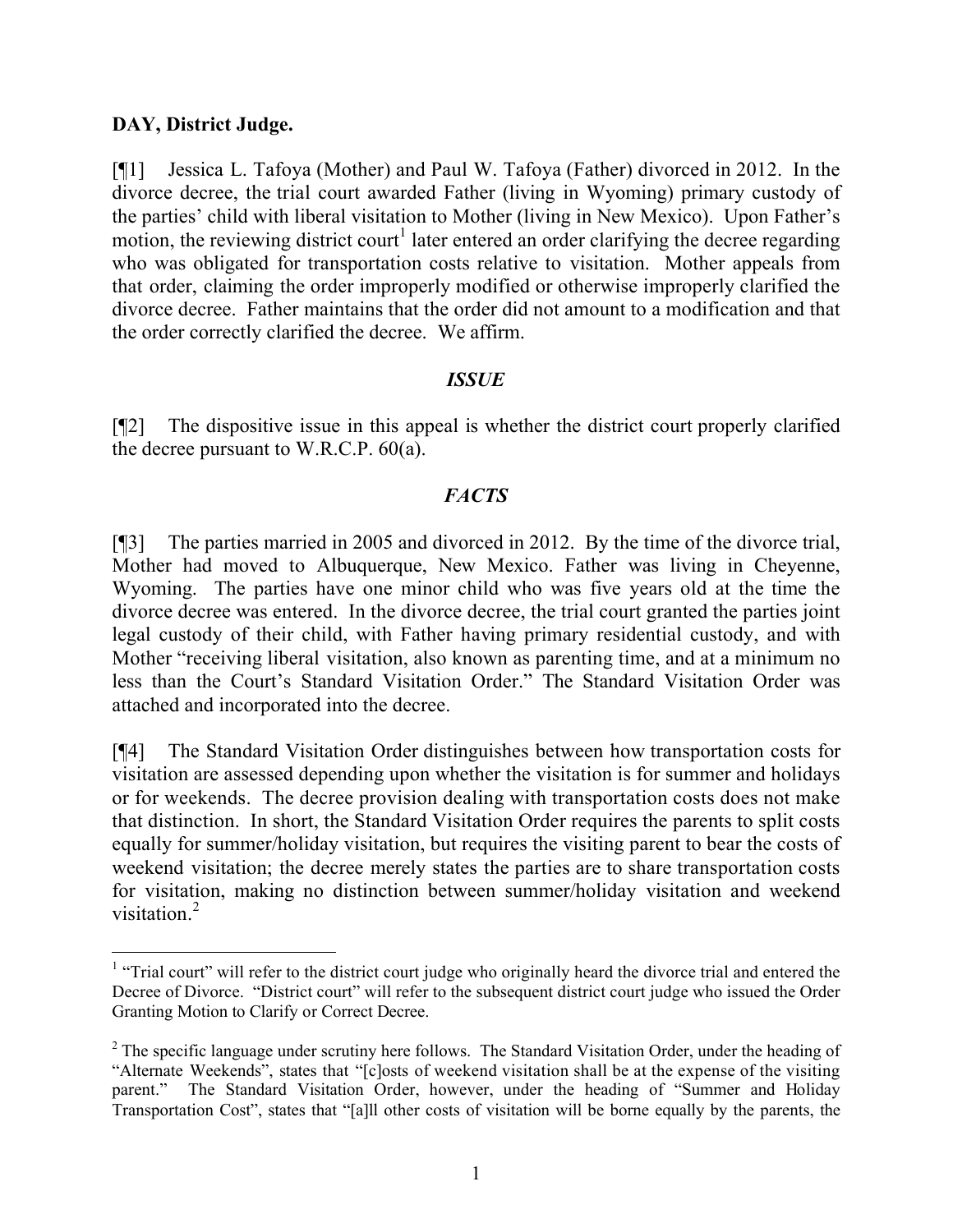[¶5] Five months after the decree was entered, Father filed a Motion to Correct or Clarify Decree of Divorce, noting the difference between the decree and the Standard Visitation Order in how transportation costs were to be assessed. Father stated that Mother's exercise of weekend visitations, and her insistence that transportation costs be shared, required Father to fly to Albuquerque on alternating Sundays to pick up the parties' young child for return to Cheyenne. Father noted that in some months his contributions for visitation expenses exceeded the amount of child support he received from Mother. Father pointed out that the trial court, in its ruling, stated, "I do anticipate it will be impossible to exercise every-other-weekend visitation, unfortunately."

[¶6] After a hearing, the district court issued its Order Granting Motion to Clarify or Correct Decree, ordering that "the Decree is clarified such that the Standard Visitation Order applies, that weekend visitation is at the expense of the visiting parent and the other visitation costs are shared by the parents." Mother now appeals.

## *STANDARD OF REVIEW*

[ $[$ ] The standard of review for a W.R.C.P. 60(a) question is well established:

When reviewing a district court's application of Rule 60(a), this Court employs a two-part process. The first question we must answer is whether the correction or clarification of a judgment relates to a "clerical mistake." If so, we then review the district court's order to ascertain whether it clarified or modified the original judgment. *Elsasser,* 989 P.2d at 108; *see also Johnson v. Johnson,* 851 P.2d 4, 8 (Wyo.1993) (Taylor, J., dissenting). Both questions are questions of law, which we review *de novo. Brockway v. Brockway,* 921 P.2d 1104, 1106 (Wyo.1996); *see also Johnson,* 851 P.2d at 7–8.

*Glover v. Crayk*, 2005 WY 143, ¶ 9, 122 P.3d 955, 958 (Wyo. 2005); *see also Wyland v. Wyland*, 2006 WY 93, ¶ 8, 138 P.3d 1165, 1168 (Wyo. 2006).

### *DISCUSSION*

[¶8] W.R.C.P. 60(a) provides, in pertinent part, as follows:

non-custodial parent paying the cost of bringing the child to the non-custodial parent's residence and the custodial parent paying for the cost of returning the child to the custodial parent's residence." In contrast, the decree simply states that the parties shall share transportation costs for visitation "such that [Mother] shall pay the cost or provide transportation in order to exercise her visitation and [Father] shall pay the cost or provide transportation to return the child."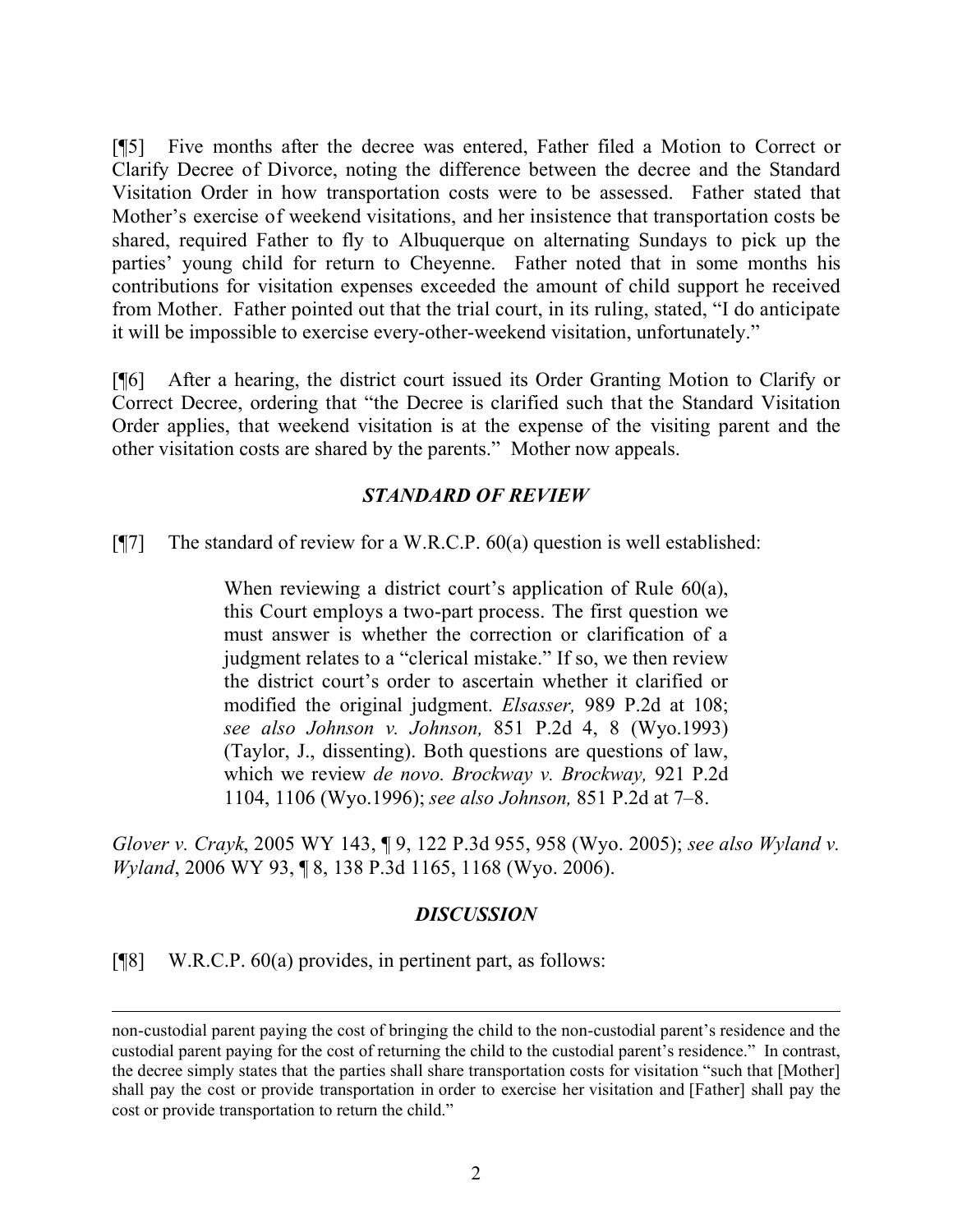(a) *Clerical mistakes.*—Clerical mistakes in judgments, orders or other parts of the record and errors therein arising from oversight or omission may be corrected by the court at any time of its own initiative or on the motion of any party and after such notice, if any, as the court orders.

[¶9] As an initial matter, we note that neither Father nor the district court precisely specified under what authority the motion to correct or clarify was brought or granted. That omission does not bar the application of the rule. It is clear from the text of W.R.C.P. 60(a) that the court may proceed under the rule at any time under its own initiative. It appears from our review of the record and the order on appeal that the district court approached the proceedings as a clarification of an ambiguous divorce decree, thereby implicitly invoking Rule 60(a). We will therefore treat this as a Rule 60(a) proceeding.

# *Did the District Court exceed its authority to correct a "clerical mistake" under Rule 60(a) by clarifying the original decree?*

[ $[$ [10] Mother asserts that the application of Rule 60(a) is restricted to the correction of **clerical errors** that "refer[ ] to the type of error identified with mistakes in transmission, alterations or omission of a mechanical nature," citing a snippet of language from this Court's decision in *Spomer v. Spomer*, 580 P.2d 1146, 1149 (Wyo. 1978). Mother posits that the cost allocation language in the initial decree pertaining to visitation was the result of deliberate judicial reasoning, not a clerical error, and constituted a judicial act that cannot be cured under Rule 60(a). *See, e.g., id. and Matter of Kimball's Estate*, 583 P.2d 1274, 1278 (Wyo. 1978).

[¶11] Mother's reasoning fails. A full reading of *Spomer* clearly indicates that Rule 60(a) is "designed to clarify as well as correct" in order to serve its purpose "to effectuate the intent of the court." *Spomer,* 580 P.2d at 1149. We stated:

> In this respect, we feel the rule can properly be utilized to dispel ambiguities that exist in the record, whether that ambiguity is patent or latent. *United States v. Stuart*, *supra*; *In re White*, 336 F.Supp. 735 (E.D.Wis.1971). Where the intention of the court is not evident or apparent, Rule 60(a) can be used to clarify the meaning to conform to the contemporaneous intentions of the court as then expressed. *In re White, supra*; *Harold Laz Advertising Company v. Dumes*, 2 Ariz.App. 236, 407 P.2d 777 (1965), reh. denied.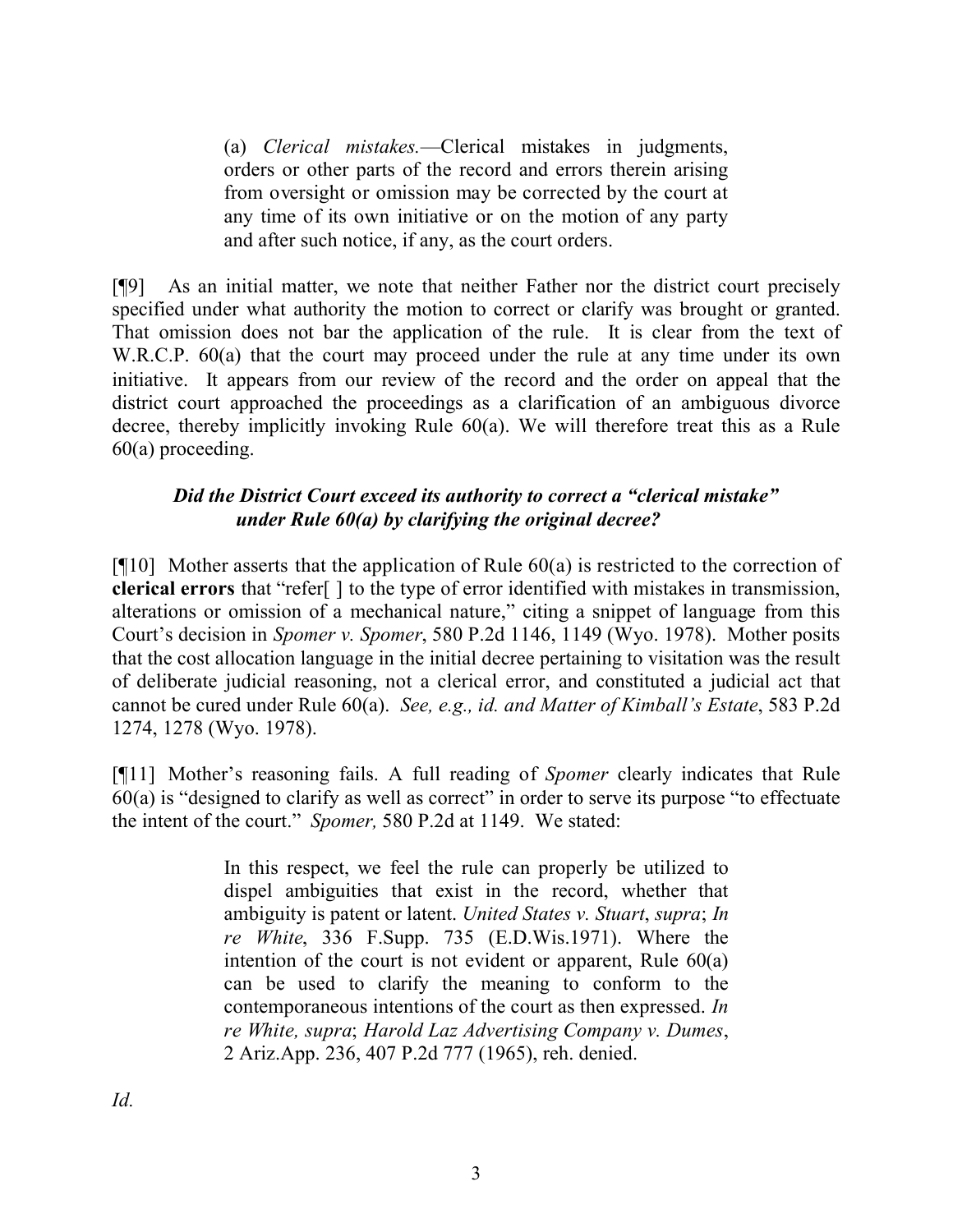[¶12] In this case there is a patent ambiguity in the record regarding cost allocation for visitation. This ambiguity results from the fact that the language which appears in the body of the decree conflicts with the language used in the Standard Visitation Order incorporated into the decree.<sup>3</sup> As previously mentioned, the decree states without differentiation that costs of visitation are to be split by the parents, whereas the Standard Visitation Order states that weekend visitation costs are to be at the expense of the visiting parent, but that all other costs of visitation (summers and holidays) are to be split. Father moved the court to clarify the decree "as to the division of transportation expense herein." Based on the underlying ambiguity, the decree "obviously needed to be clarified." *Glover*, ¶ 7, 122 P.3d at 957. We have held that a clarification such as this relates to a "clerical mistake" for purposes of Rule 60(a). *Id.; Wyland*, ¶ 11, 138 P.3d at 1169; *Spomer*, 580 P.2d at 1149.

[¶13] The district court, by its Order Granting Motion to Clarify or Correct Decree, was attempting to clear up the conflict that resulted in a double meaning in the original Decree of Divorce. The district court's clarification of the ambiguity qualifies as correcting a "clerical mistake" under Rule 60(a), so the district court had the authority to clarify the decree.

## *Did the District Court correctly clarify the original decree pursuant to Rule 60(a)?*

[¶14] Having determined that the district court procedure in clarifying a "clerical mistake" under Rule 60(a) was proper under these facts, we now turn to a review of the district court's order. We are required to determine whether the order correctly clarified the original decree, or whether the order improperly modified the original decree. That calculus is informed and guided by the central purpose of Rule 60(a) which "is to effectuate the contemporaneous intent of the court and to ensure that the judgment reflects that intent." *Glover,* ¶ 10, 122 P.3d at 958 *quoting Spomer*, 580 P.2d at 1149.

[¶15] Contract construction principles are employed when construing a court order:

> This Court applies the same rule when construing a court order as used in construing a contract. *Brockway,* 921 P.2d at 1106. The interpretation and construction of a contract is a matter of law for the Court. The language of a contract is to

<sup>&</sup>lt;sup>3</sup> There is an ambiguity if the meaning is obscure due to indefiniteness of expression or because a double meaning is present. Ambiguity is a question of law. *Wadi Petroleum, Inc. v. Ultra Resources, Inc.*, 2003 WY 41, ¶ 12, 65 P.3d 703, 708 (Wyo. 2003).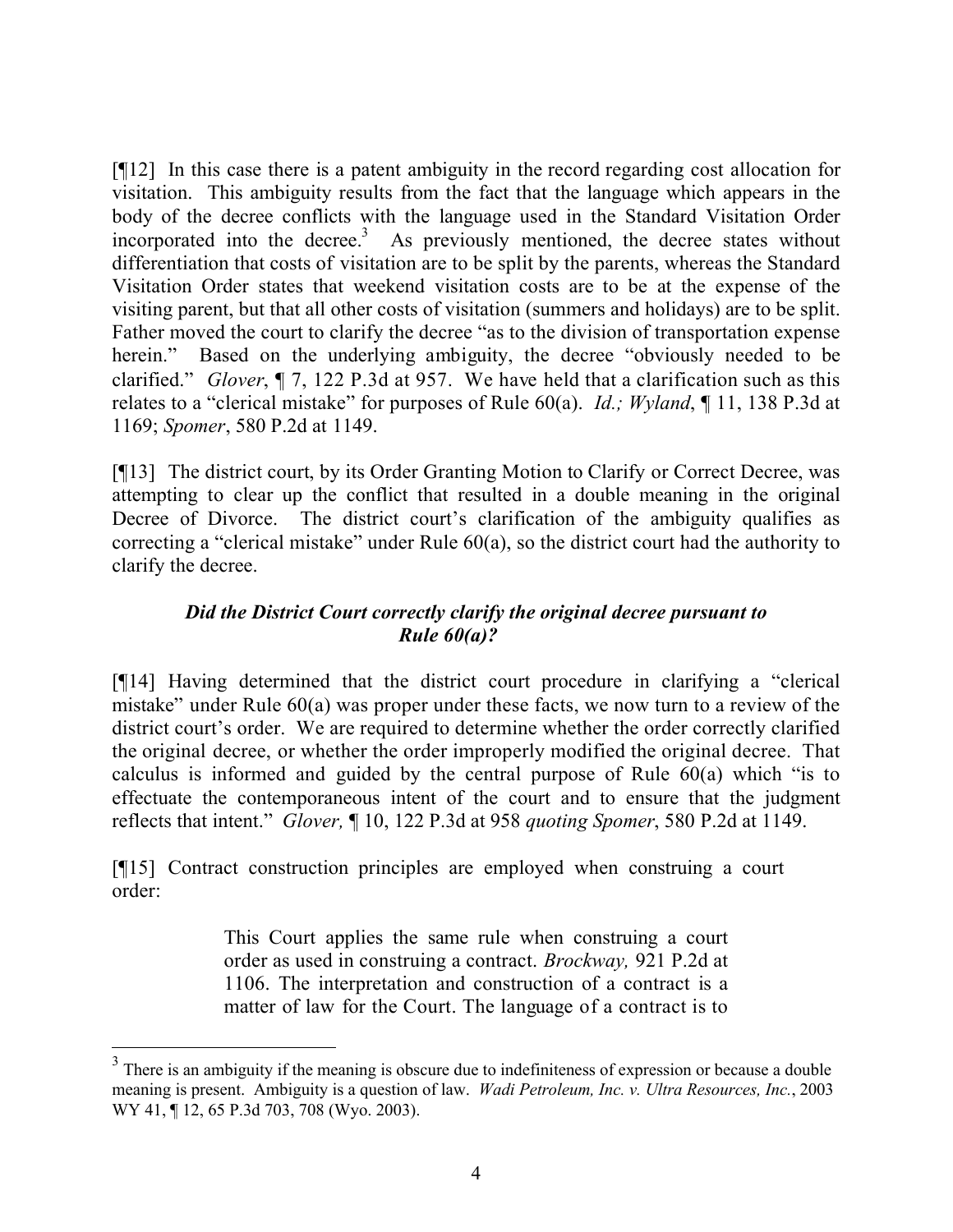be construed within the context in which it was written, and this Court may look to the surrounding circumstances, the subject matter, and the purpose of the instrument to ascertain the intent of the parties at the time it was made. *Wadi Petroleum, Inc. v. Ultra Resources, Inc.,* 2003 WY 41, ¶ 11, 65 P.3d 703, 708 (Wyo.2003).

*Glover*, ¶ 10, 122 P.3d at 958.

[¶16] At the time the district court was called upon to consider Father's motion to clarify, the trial court judge who presided over the divorce proceeding and who entered the original divorce decree had left the trial court. The reviewing district court judge then properly turned to the trial court's enunciation of its decision from the bench to determine the trial court's intent in an attempt to resolve the ambiguous provisions in the documents. Relevant excerpts from the trial court's oral ruling state:

> [I] will grant joint custody, with primary residential custody going to [Father]. And [Mother] will have liberal visitation, also known as parenting time, and at a minimum no less than the Court's Standard Visitation Order. If there are any special provisions I can make, I will.

> …. And I'll give you a chance, counsel, to speak in a minute as to whether there's anything to be added to the Standard Visitation Order. I do anticipate it will be impossible normally to exercise every-other-weekend visitation, unfortunately.

> **As to other provisions**, the party receiving the child for or returning from a period of visitation will have to transport the child at his or her expense. So to clarify this for the record, if [Mother] is going to take the child for visitation in New Mexico, she'll have to come and get him, and then [Father] will have to go get him back in New Mexico. Obviously, if you can work out a better system to meet in the middle, then that's fine. This decree is the default, as I've already said. You may find a better system.

(Emphasis added.)

[¶17] Evaluating the trial court's remarks in light of the conflicts between the decree language and the Standard Visitation Order language, the district court focused on two features of the trial court's ruling. First, the court noted 1) that the Standard Visitation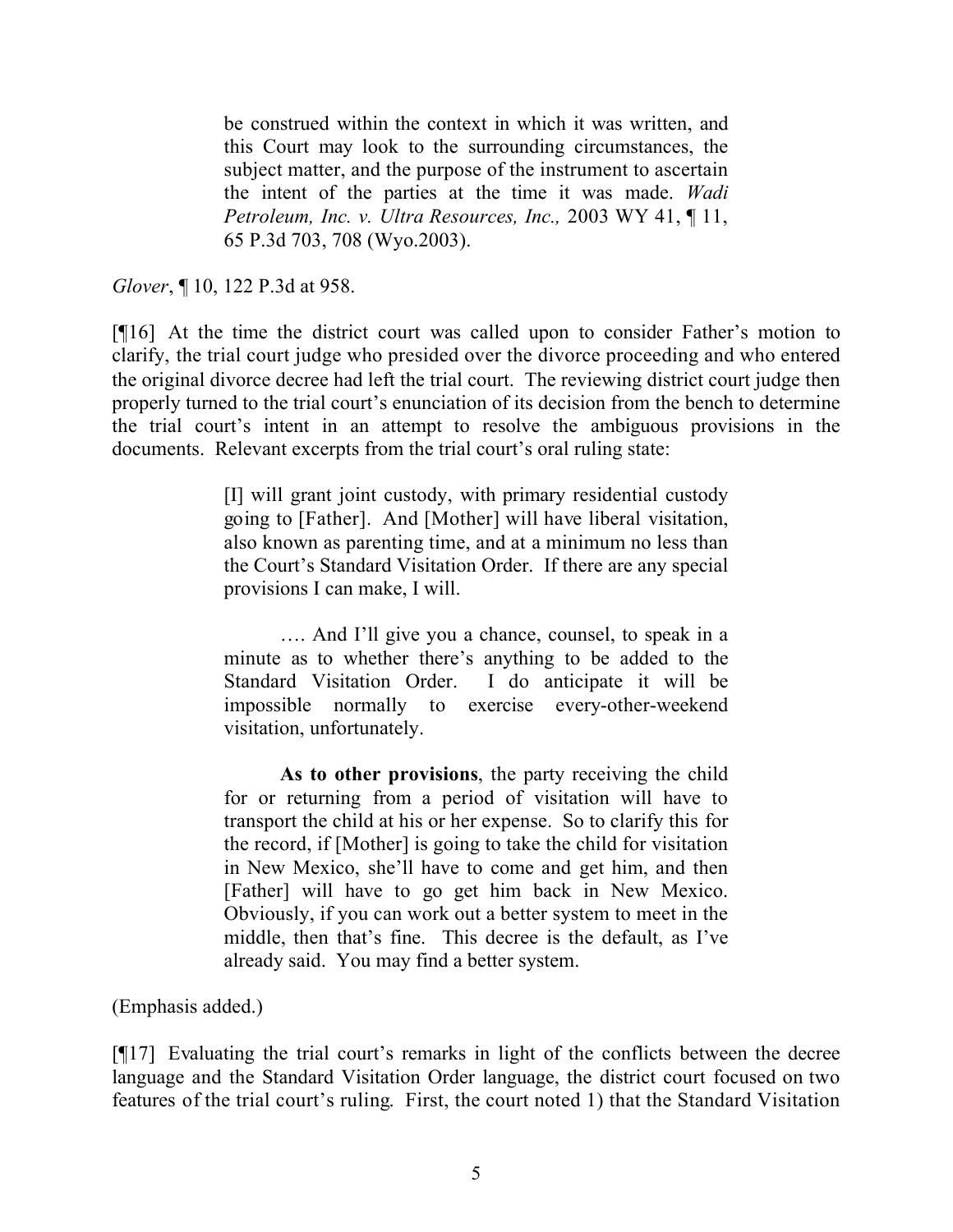Order treats weekend visitation costs differently (at the expense of the visiting parent) than summer and holiday visitation costs (borne equally by the parents), and 2) that nothing in the trial court's ruling suggested that weekend visitation costs be treated differently than in the Standard Visitation Order. Second, the district court noted that the trial court addressed weekend visitation by anticipating that it would be "impossible normally to exercise every-other-weekend visitation," followed immediately by the statement "as to other provisions, the party receiving the child for or returning from a period of visitation will have to transport the child at his or her expense."

[¶18] The trial court's reference to "other provisions" directed shared visitation costs that were consistent with shared summer and holiday visitation costs under the Standard Visitation Order. The "other provisions" reference immediately followed the trial court's reference to weekend visits. The district court reasoned that, when read in context, the only reasonable interpretation of the trial court's sequential statements was that the reference to "other provisions" referred to visitation other than weekends. The district court then clarified the original decree "such that the Standard Visitation Order applies, that weekend visitation is at the expense of the visiting parent and the other visitation costs are shared by the parents."

[¶19] The district court's reasoning is sound. The order on appeal reflects a logical interpretation of the trial court's remarks, it expresses the contemporaneous intent of the trial court as then expressed, and it resolves the ambiguity between the decree and the incorporated Standard Visitation Order.

[¶20] Mother contends that the district court order is an improper modification of the Decree of Divorce because 1) a showing of a material change of circumstances pursuant to Wyo. Stat. Ann. § 20-2-204 (LexisNexis 2013) was not made to justify the modification, and 2) no timely motion to "alter or amend" the decree under W.R.C.P. 59(e) was made (which rule requires such motion to be filed within ten days after the entry of judgment). Mother's arguments are faulty in their assumptions. *If* the district court order amounted to a modification, alteration or amendment of the decree, Mother's argument may have some merit since Rule 60(a) is designed to correct and/or clarify, not modify, a judgment. However, Mother's modification argument can gain no traction on a ground where clarification, not modification, is required.

[¶21] We fail to see how the district court order in this case amounts to an improper modification, alteration, or amendment of the original decree. There is no "substantive alteration" of the order that violates the purpose of Rule 60(a). *See Spomer*, 580 P.2d at 1146, 1150. The original decree contained ambiguous provisions pertaining to costs of visitation that obviously needed to be clarified. The district court accomplished that by crafting an order that reflected the contemporaneous intent of the trial court. The district court correctly clarified the original decree pursuant to Rule 60(a).